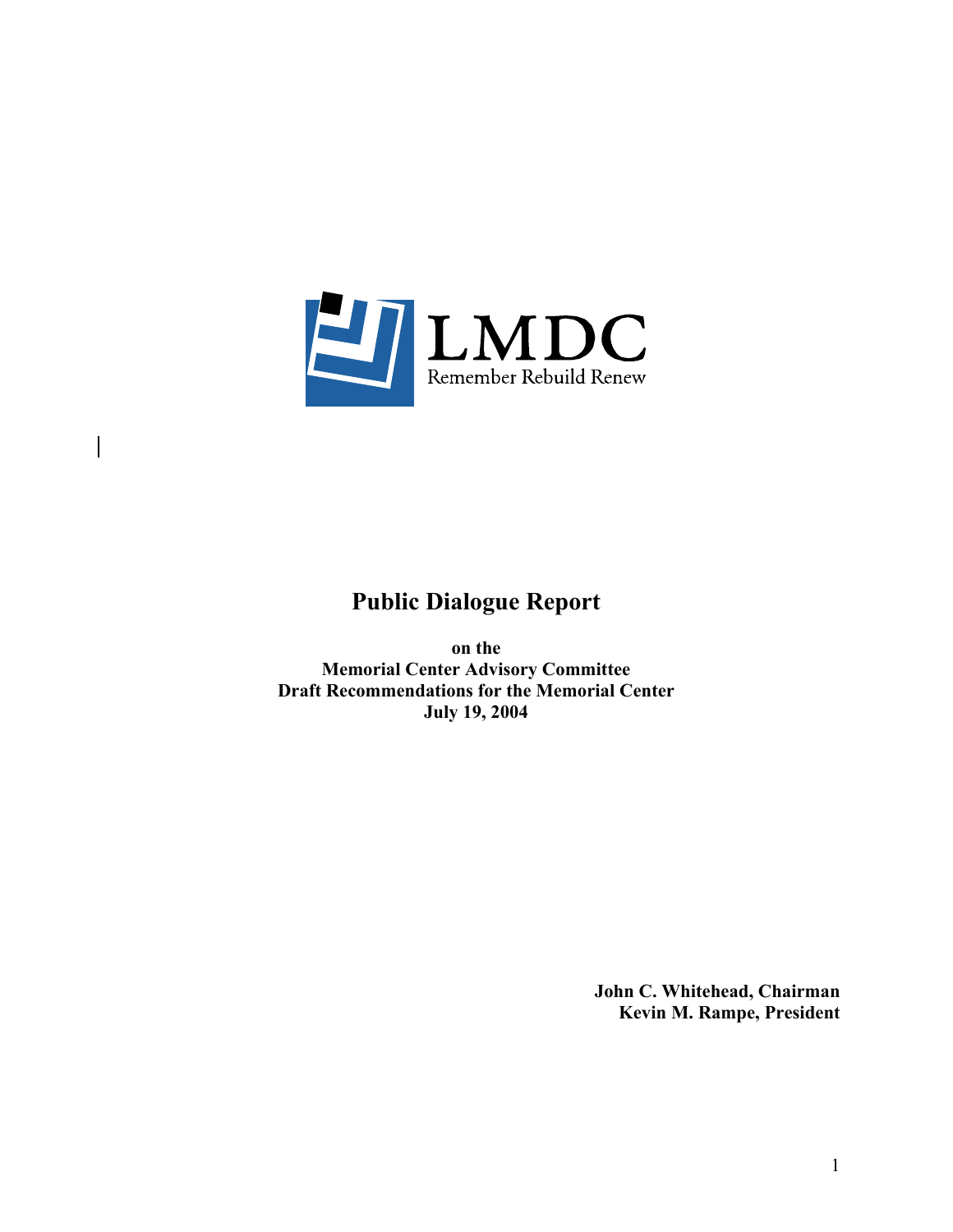## **Introduction**

On June 2, 2004, the LMDC released for public comment Draft Recommendations for the Memorial Center at the World Trade Center Site. The Draft Recommendations were developed by the Memorial Center Advisory Committee, consisting of victims' family members, residents, survivors, first responders, historians, preservationists, and curators. During the public comment period, the Draft Recommendations were available for download on the LMDC website along with a comment form that could be completed on-line or downloaded and mailed to LMDC. The LMDC sent the Draft Recommendations and comment form to over 5,000 family members and performed additional email outreach to available family databases. In addition, the LMDC presented the Draft Recommendations to the LMDC Families Advisory Council, which consists of representatives from several family organizations that actively work to include their respective constituencies in the public process. Draft Recommendations and comment forms were also sent to local elected officials, area community organizations, and other established outreach partners to disseminate throughout the area. Public comment was accepted through July 1, 2004.

### **Public Comment Response**

 $\overline{a}$ 

In the comment form, the public was asked to respond to three specific questions with regard to the Draft Recommendations, as follows:

- Do you have any comments regarding the **purpose** of the memorial center?
- Do you have any recommendations for the **centerpiece** of the Memorial Center?
- Do you have any additional topics that you would like to have considered under **supporting exhibits**?

The public was also given the opportunity to state their **general comments** regarding the Draft Recommendations.

By the end of the public comment period on July 1, 2004, the LMDC received over 400 submissions. Of those, 67% were received through the on-line comment form and 28% were received through forms returned from the family mailing. The remaining submissions were received at a meeting of the Family Advisory Council, and through general comment forms and letters mailed to LMDC. Family members of victims had the highest response to the recommendations, with 78% of the total submissions.<sup>1</sup>

<sup>&</sup>lt;sup>1</sup> The comment form permitted individuals to indicate one or more stakeholder category. If an individual provided comments through more than one source (i.e. FAC meeting, family mailing comment form, or website) each comment was counted as a separate record. Therefore, the stakeholder percentages reflect the percentage of total comments attributed to the various stakeholders' categories, rather than the percentage of individuals who provided comment. Please note that 3% of the submissions were identified as "Other" in the stakeholder category. One of the records in this category represents a petition that was received and had been signed by 309 individuals. This number of individuals is reflected in the comment analysis; however it is not included in the stakeholder analysis.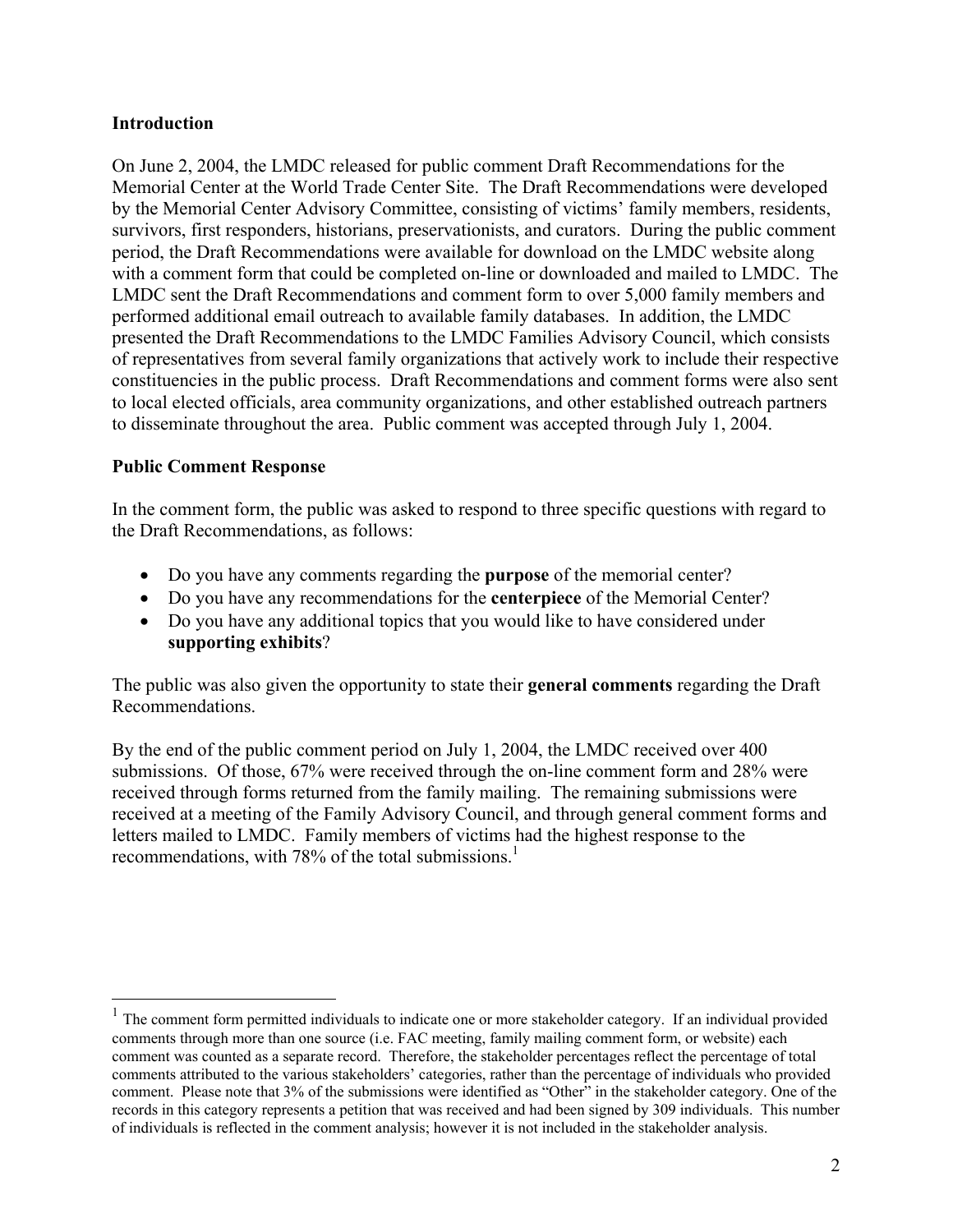### **Analysis of Public Comment**

The complete text of all submissions was entered into a database and, after thorough analysis, broken down into a total of 1,070 individual comments. Because in many cases the comments did not correspond directly to the specific questions posed in the comment form, comments were grouped by topic, which in turn suggested **nine broad thematic categories**, as described in the chart below:



Thematic Categories: Percentage of Total Comments

The categories that represent **comments in support of the Draft Recommendations** include:

- Incorporate individual Stories, images, and personal artifacts (36% of total comments);
- Exhibit Suggestions (14% of total comments);
- Include Artifacts (10% of total comments);
- General Support (9% of total comments);
- Present an Historical account (6% of total comments);
- Other Related Comments (6% of total comments)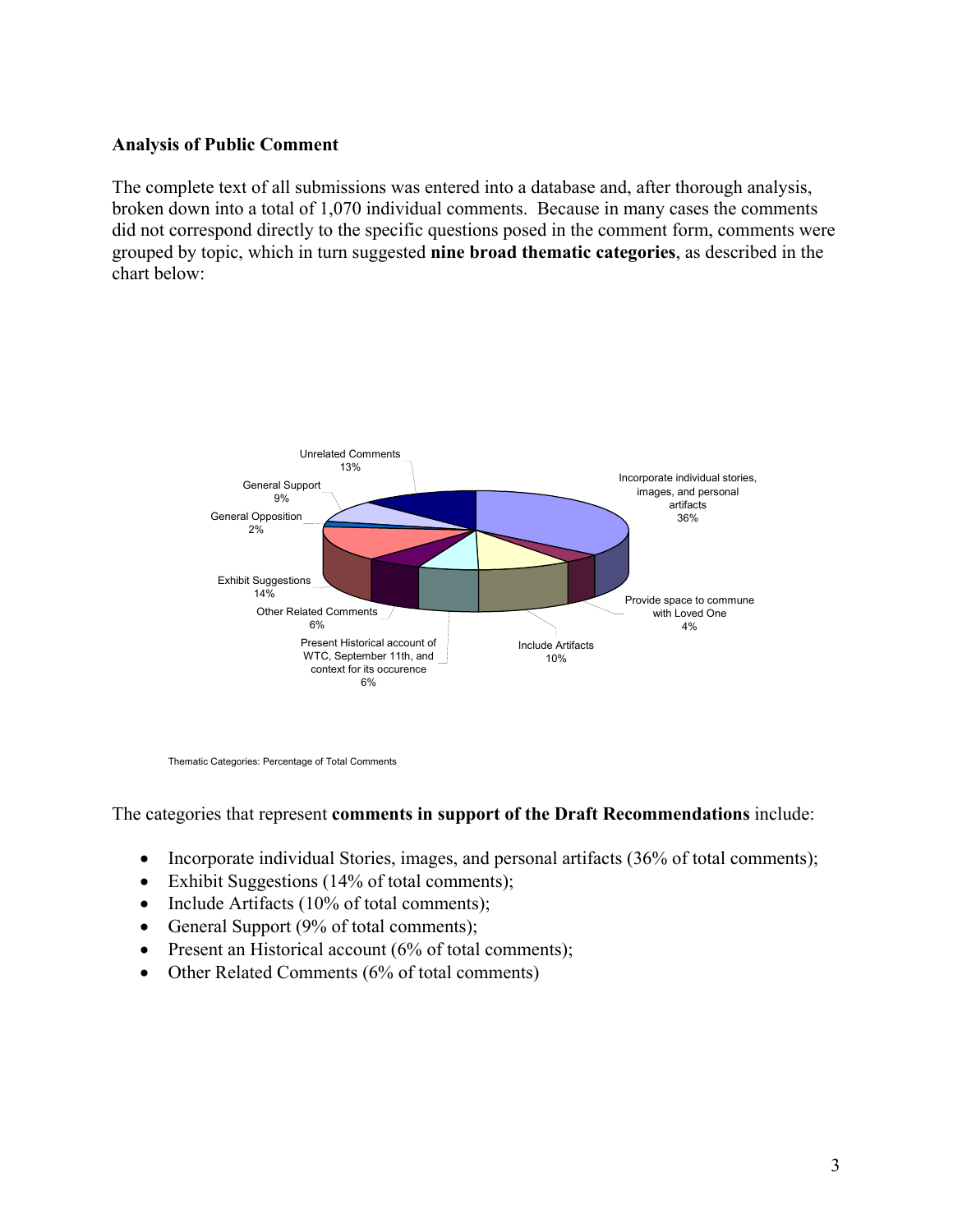The categories that represent **comments that may indicate a review, clarification, or revision of the Draft Recommendations** include:

• Provide space to commune with loved one (4% of total comments)

In addition, **within** the categories that represent comments in support of the Draft Recommendations, are the following **comment categories that may indicate a review, clarification, or revision**:

- Comments stating that the stories of the victims should be the centerpiece or top priority (2.9% of total comments); and
- Comments opposing the inclusion of factual presentation of what is known of the terrorists and the attack (2.4% of total comments).

The categories that represent **comments unrelated to the Draft Recommendations** include:

- Unrelated Comments, which refer to the site plan and other elements of the rebuilding process (13% of total comments)
- General Opposition, representing a range of singular opinions on the rebuilding process in general (2% of total comments)

## **Background on Thematic Comment Categories**

## Incorporate Individual Stories, Images, and Personal Artifacts

Of the total 1070 comments, this category received 384 comments (or 36%). Within this category, comments can be broken down as follows:

- support for the inclusion of individual stories (253 comments)
- support for the inclusion of individual pictures (65 comments)
- support for including personal effects (34 comments)
- statements indicating that victim's stories should be the top priority or centerpiece (32) comments)

Several comments put forth proposals for the grouping and presentation of victims' stories. One respondent stated that "Most important [sic], the memorial should breakdown each victim by what company or civil service department in which they worked." Another respondent stated: "Conveying the individual and collective stories of the victims – I would like my daughter to be remembered along with the other 650 Cantor Fitzgerald employees who died that day. Their names should be collectively together…" Another element that was addressed in this category of comments was the importance of providing an individual marker or space to tell the story of each victim. For example, one respondent stated "Since the memorial itself does not have an individual marker representing the life of each person lost, the Memorial Center (museum) must provide adequate space to tell the story of each person."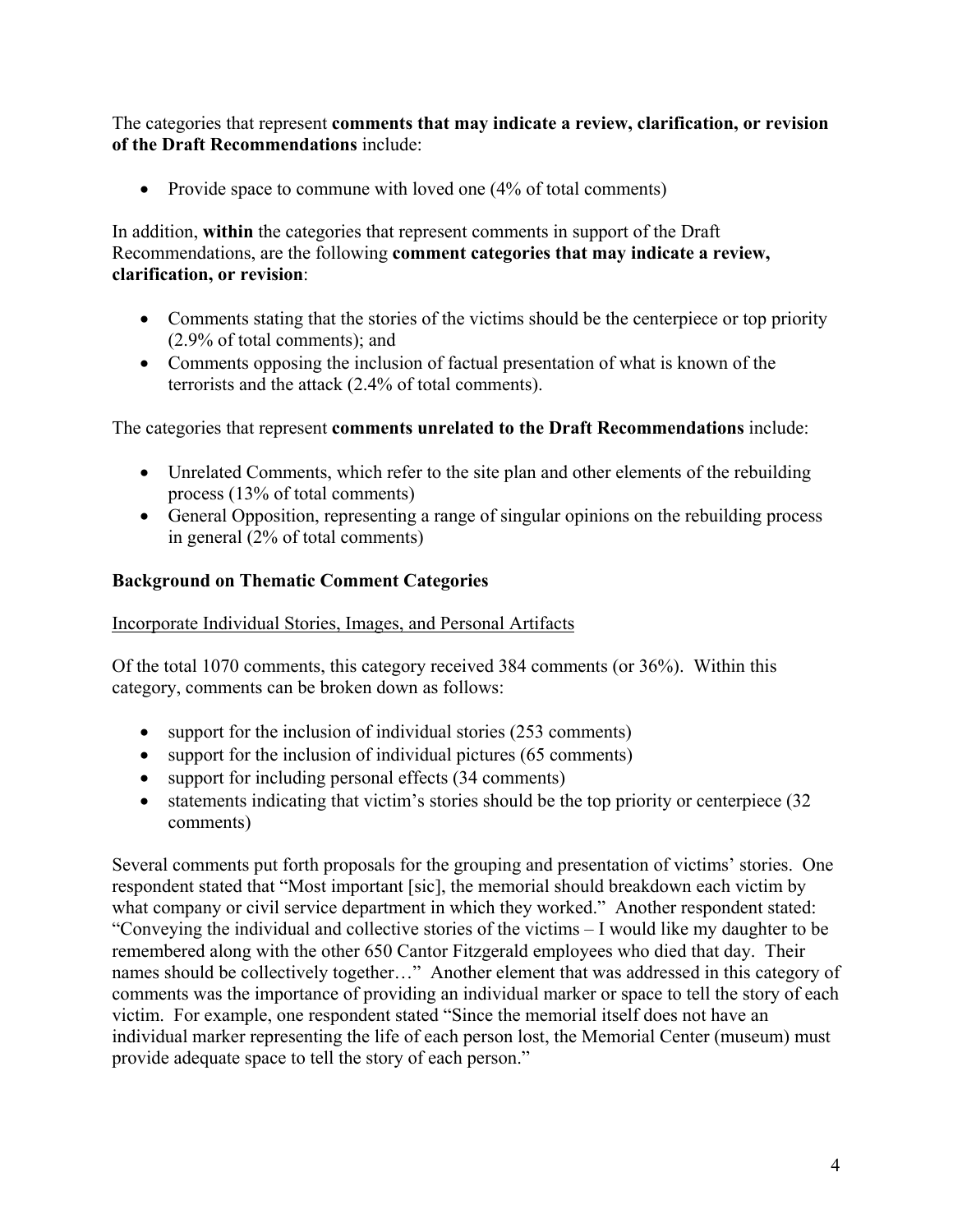## Exhibit Suggestions

Of the total 1070 comments, this category received 155 comments (or 14%), which generally confirm the topics recommended for the supporting exhibits in the Draft Recommendations, with the exception of those that opposed the inclusion of a factual presentation of what is known of the terrorists (27 comments out of 155; see below). Within this category, comments can be broken down as follows:

- Include Public Expressions of Support, i.e. quilts, poems, drawings, etc. (32) comments)
- Do NOT include a factual presentation of what is known of the terrorists and the attack (27 comments)
- Include a factual presentation of what is known of the terrorists and the attack (22) comments)
- Create exhibits that promote peace and inter-cultural understanding (17 comments)
- Include Exhibits on the Significance of the Attacks on the City, Nation & World (15) comments)
- Create Exhibits that are simple and tasteful (12 comments)
- Include Exhibits of the Recovery Effort (10 comments)
- Include Description of the WTC Prior to 9/11 (8 comments)
- Include an exhibit on the terrorist attacks of February 26, 2003 (5 comments)
- Include the tribute in lights. (4 comments)
- Create exhibits that allow for a dialogue that serves as a gateway for information (2) comments)
- Include Exhibits of the Rebuilding Effort (1 comment)

Only two comments spoke directly in opposition to the recommendations regarding exhibits, with one expressing that "...points 4 and 5 in the draft in the area of the exhibits I think are pointless and a waste of money…" and the other comment stated, "It is revolting. 'Interactive' displays of the dead. How dare you. My dead niece is NOT an 'exhibit'."

## Include Artifacts

 $\overline{a}$ 

Of the total 1,070 comments, this category received 107 comments (or 10%) which generally confirm that artifacts are powerful communicators and should be included. Within this category, comments can be broken down as follows:

- Include the building facade (25 comments)
- Include the sphere (23 comments)
- Include the cross (18 comments as well as a petition to include the cross with 309 signatures)
- General Inclusion of physical remnants from the site (18 comments)
- Support for including an icon at or above street level (15 comments)
- Support for the preservation of the slurry wall and box beam columns (7 comments)
- Disagreement with an icon placed at or above street level (1 comment)